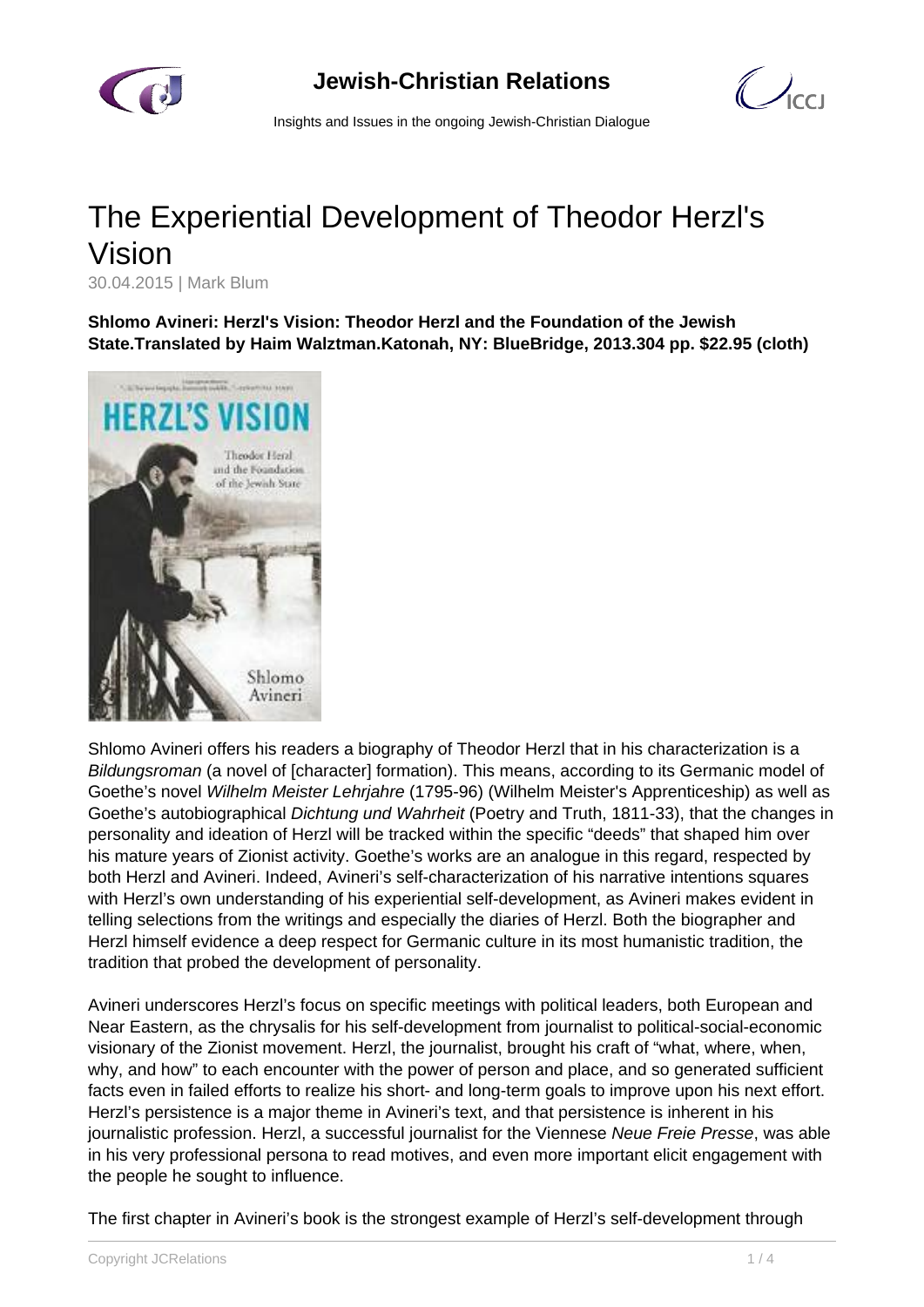chains of human encounter—one contact leading to another—where failure was but a stepping-stone to an enhanced next encounter. Only through such personal events could Herzl's persona as reporter become that of a public leader. The very language of meetings with authority, as well as the gestural nuances, required a personal reeducation. The positioning of this chapter violates the chronological sequence of Herzl's taking up of the Zionist idea, but it characterizes the "learning through encounter" that is the main theme and strength of Avineri's text. In this initial chapter, we are plunged as a reader into the meetings in 1898 with the German foreign minister of the time, Bernhard von Bülow, and through his offices, Herzl's encounters with the Emperor Wilhelm II himself.

The second chapter offers a broad survey of Europe and the Jews from the French Revolution until Herzl's birth. As I will elaborate below, it does not sufficiently contextualize the dramatic cultural movements for Jews and non-Jews from the time of Herzl's birth until his death—a politicaleconomic-ideational contextualization that Avineri intuited was necessary, but that is not adequately carried out in its scope or depth. The third chapter launches us into the career that will make Herzl a Zionist leader. We are introduced to his professional life as a Neue Freie Presse reporter in Paris. There, his coverage of political events brought him into the Dreyfus affair from its inception. Avineri stresses with a masterful eye for detail the staged development of Herzl's ideation concerning Dreyfus. The subsequent chapters continue this chronological account. Avineri throughout is unfailing in this consistent approach to Herzl's life—the self-development through experiential encounter.

The first chapter, however, is emblematic of Avineri at his best. Herzl's meetings with Wilhem II bring to mind Karl Jaspers's testimony to the greatness of those who create the masterworks that change culture, those who are of their time, yet rise above it in their very ability to shape the forms of their time to some degree: "The greatest phenomena in the history of man's spiritual evolution are, as transition, simultaneously conclusion and commencement. They stand between the old and the new as truths that are originally valid only at their particular place in history."[1] Certainly, Avineri offers us Herzl's vision of Zionism as a commencement. Avineri imparts to us the "greatness" of the Jewish political-social-spiritual evolution generated by Herzl's vision, even in his failed attempts which were part of Herzl's learning curve. Avineri ends the first chapter with these sentences: "Herzl's failure with the German Emperor, as with other world leaders, was an inseparable part of the Zionist idea's entry into the world arena.... It was a glorious failure that produced impressive results. This book tells the story of how Theodor Herzl, combining a visionary idea with practical action, fashioned the policies and institutions that paved the way for the Jewish state" (p. 26). Practical action, as subsequent chapters further develop, requires knowledge of the "what, where, when, why, and how" of the increasing complex of ideas and practical positions among Jews and non-Jews; among Germans, Turks, the English, and Austrians; and indeed among all the Western and non-Western nationalities that had to be addressed by Herzl as an emergent leader of a world cause.

Avineri fails to sufficiently locate Herzl in the "transitional" period, especially in Europe, in which he acted. Indeed, Herzl's short life was arguably in the greatest transitional period of Western culture since the ancient Greek movement from monarchy to democracy in the fifth century BC. Born in 1860, Herzl matured in the new democracy introduced in the next few decades throughout all Western nations. If Aristotle was correct, and the human is a zoon politikon (political animal), then the changes and tenor of Western culture in these years was greater for the majority of peoples than since the ancients. Democracy came to the North-German Confederation and, albeit somewhat limited in its income level, to the Austrian Empire in 1867. The Jews of Germany and Austria were given full citizenship in that year. By his death in 1904, even heads of state, such as Wilhelm II of Germany and Franz Joseph of Austria, sought to address effectively the growing demands of the common people politically, socially, and economically—at least from their points of view. The Jewish question had become increasingly important as their new freedoms created a "backlash" among non-Jews. Thus such unexpected meetings as that of Herzl and Wilhelm II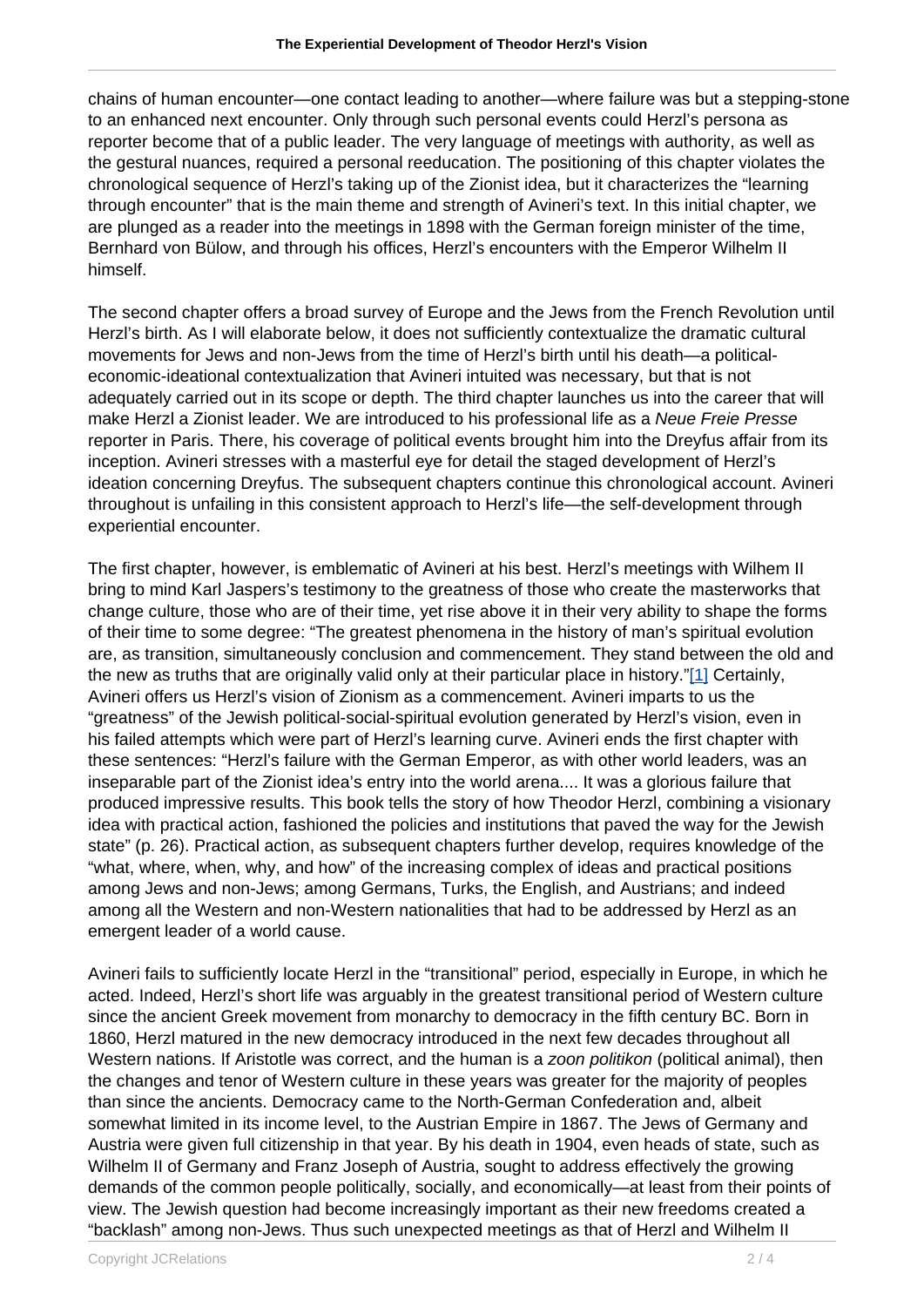occurred as well among persons from diverse levels and stations of society that had before these societal changes kept individuals within their separated milieus. To be an effective leader, one had to comprehend many levels of one's political-social-economic context, and speak accordingly—either directly or through one's agents. Herzl became a keen student of every level of society and their spokespersons from aristocratic monarchs through the blue-collar Jewish milieus he met across Europe. His journalistic training made him more adept than most in this attention to the varied voices he encountered. Avineri could have offered more depth and detail of these democratic changes, and the economic and ideational movements that paralleled them. Avineri's lack of comprehensive secondary sources into the life and times of Herzl indicate perhaps his own lack of focus on these issues. Five secondary sources on Herzl are offered in a final bibliography (one misspelling the author's name), and no secondary sources on the Austrian, German, or European events of Herzl's time are given.

Herzl's own "models" for leadership are thus not sufficiently developed from the personalities with whom he interacted with or observed in his time. We are given the people, but not an adequate account of the institutional norms of authority, which informed the voices of these people. Each of us develops "comportment" norms of behavior with its expectations from what is normal in the institutional realities of our milieu. Jacques Kornberg, in his biography of Herzl, speaks of Herzl's admiration for the state building of Otto von Bismarck. He emphasizes from his reading of Herzl's diaries and, more importantly, his praxis, that Herzl like Bismarck preferred decision making by a leader that was prior to and apart from the will of the people he would lead. This habit of mind is central to the "cameralist" approach to governance still practiced by aristocratic authority in the years of Herzl's life.[2] Full democracy for men was not granted in Austria until 1907, yet even then the Roman law tradition and 1867 constitution secured final executive authority for the emperor. This was the "comportment" model of an executive leader imbibed by Herzl. Herzl evidences in his diary his aristocratic pretensions as an enlightened state builder. He wrote on July 5, 1895: "If there is one thing I would like to be, it is a member of the old Prussian nobility." He followed this thought on July 9 by quoting Jean-Jacques Rousseau on the decisive power of the prince to resolve public policy: "If I were a prince or legislator I would not waste my time telling what ought to be done; I would do it or keep silent."[3]

Herzl's ideas of state building and governance changed toward the "cooperative democracy" which increasingly marked his praxis at the Zionist congresses, and is articulated clearly in his model for the Jewish state-to-be, Altneuland, but his cooperative design of the sharing of power among individuals and organizations of the future Zionist state is nonetheless a product of his own "cameralist" constructs as well as praxis within the Zionist movement. Perhaps one of the greatest character traits of Herzl was his ability to wrestle with his inherited models of cameralist leadership toward the complex, democratic promise of interdependent voices in their equal authority. More of this "Bildung" in Herzl, with even more attention to his diaries, citing pages that can be consulted by his readers, would have improved Avineri's biography in the very spirit he intends. Avineri's text is well written, it flows with intelligence in its pace as well as its organization. However, it is not a scholarly book that might guide those who would inquire in more depth and detail into the life and times of Theodor Herzl.

<sup>[1]</sup> Karl Jaspers, The Origin and Goal of History, trans. Michael Bullock (London: Routledge and Kegan Paul, 1953), 244.

<sup>[2]</sup> See Jacques Kornberg, Theodor Herzl: From Assimilation to Zionism (Bloomington: Indiana University Press, 1993), 166-167.

<sup>[3]</sup> Theodor Herzl, The Complete Diaries of Theodor Herzl, ed. Raphael Patai, trans. Harry Zohn (New York: Herzl Press and Thomas Yoseloff, 1960), 1:196, 198.